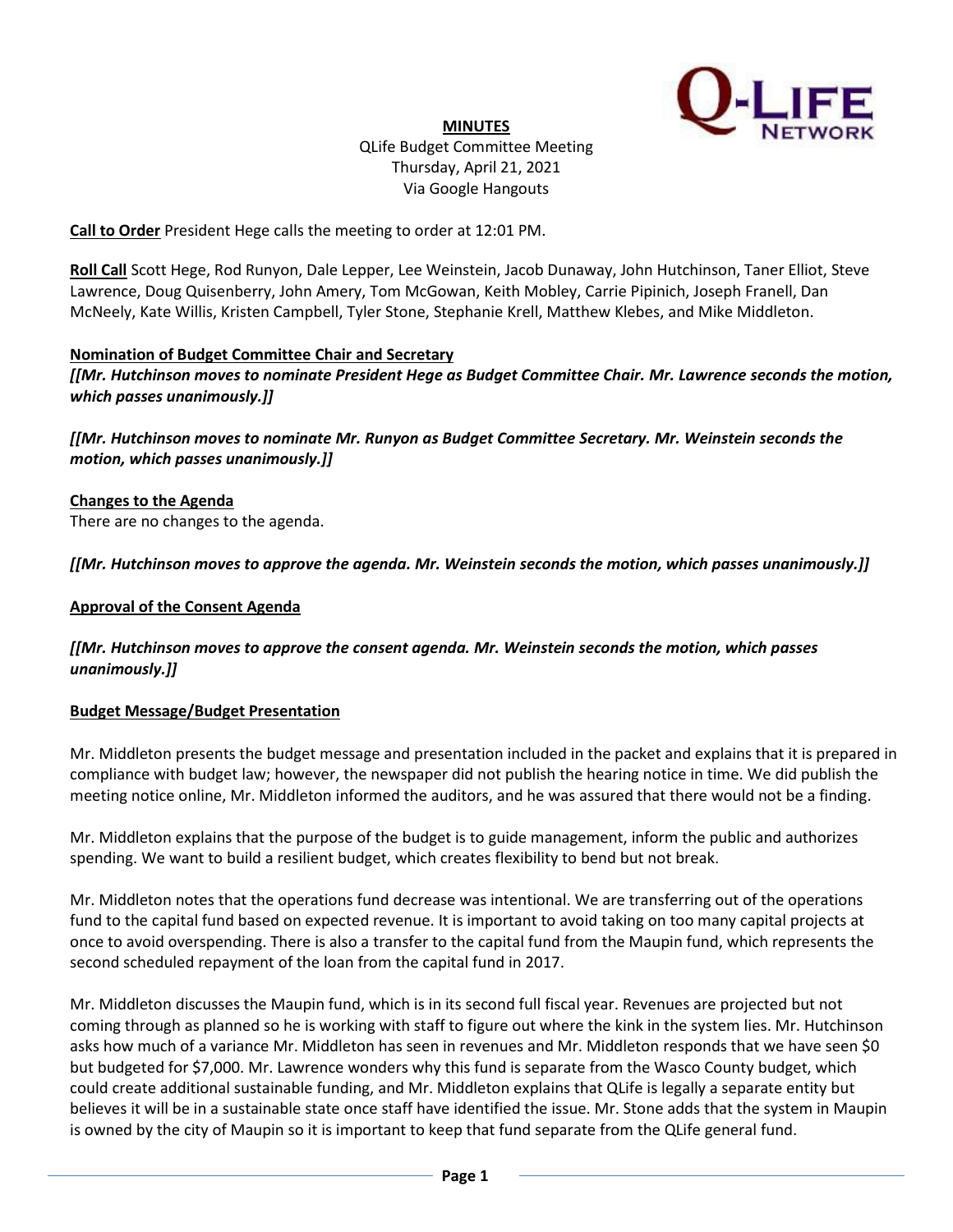Mr. Middleton notes that revenues have increased from last year and have been exceeding expenses; however, five account lines have been proposed for increase this year in materials and services -- administrative costs, legal, audit, engineering and network services. Mr. Hutchinson asks if legal counsel is increasing their fees and Mr. Middleton explains that there are no expanded legal issues, just more billable hours. Mr. Middleton informs the committee that we have engaged with a new auditor, the same company the county uses.

Mr. Hutchinson asks about a large fiber repair that was completed a few years ago and wonders if we anticipate any future repairs. Mr. Amery responds that we did have a section of bad fiber but it has had no further issues.

Mr. Lawrence wonders what we have planned for the transferred funds from general to capital and Mr. Middleton explains that we had anticipated replacing an \$80,000 generator in 2020, which is not come to fruition. Also, there are still projects under consideration from the 2016 capital improvement plan and potential broadband deployment opportunities coming in the next few months.

Expenses in the Maupin account remain the same from last year with Wi-Fi being the largest expense. We budgeted \$14,000 for the year and have used grant dollars to fund it, but at the end of FY22, we will have met our grant requirement.

Mr. Hutchinson asks if revenue flow is predictable for the near future and Mr. Middleton confirms that it is. Mr. Quisenberry wonders how difficult it is to transfer from fund to fund and Mr. Middleton responds that it is not difficult at all. Mr. Quisenberry wonders if it would be hard to transfer funds back and Mr. Middleton responds that if there is an issue with a transfer that it could be called off. Transfers are budgeted but not required and we typically wait until the end of the fiscal year to play it safe.

President Hege wonders how we would budget for broadband funding that is coming down the pike and Mr. Middleton explains that we would receive it in the capital fund and then schedule a budget change. President Hege remarks that the Port sometimes budgets higher in the event that grant opportunities arise and wonders if we should also budget opportunistically. Mr. Klebes wonders what limitations exist for grant funds down the road and Mr. Middleton responds that there are no limits on extra resources, only barriers to stay under budget.

Mr. Stone recommends that we add \$5M to a grant fund line in the capital fund so there is no need for another committee meeting if funding comes through. Ms. Pipinich adds that there is a lot of discuss of broadband funding coming down the line and makes sense to stay flexible so we can move quickly on opportunities. Mr. Hutchinson adds that the Port also allocated \$5M for the same reason. Mr. Dunaway agrees that if there is a reasonable chance of receiving grant finding, planning for it now makes sense. Mr. Runyon adds that the remainder of the budget is a road map and will not spend the funds if we do not receive any grants.

## *[[The budget committee is in consensus to increase the capital fund by \$5M for future grant opportunities.]]*

## **Public Comment**

There are no comments from the public.

#### **Deliberation and Recommendation for FY 2021-22**

# *[[Mr. Runyon makes a motion to approve the QLife budget for FY 2021-2022 for 8,987,151. Mr. Dunaway seconds the motion, which passes unanimously.]]*

The Budget Committee Hearing is adjourned at 1:18 PM.